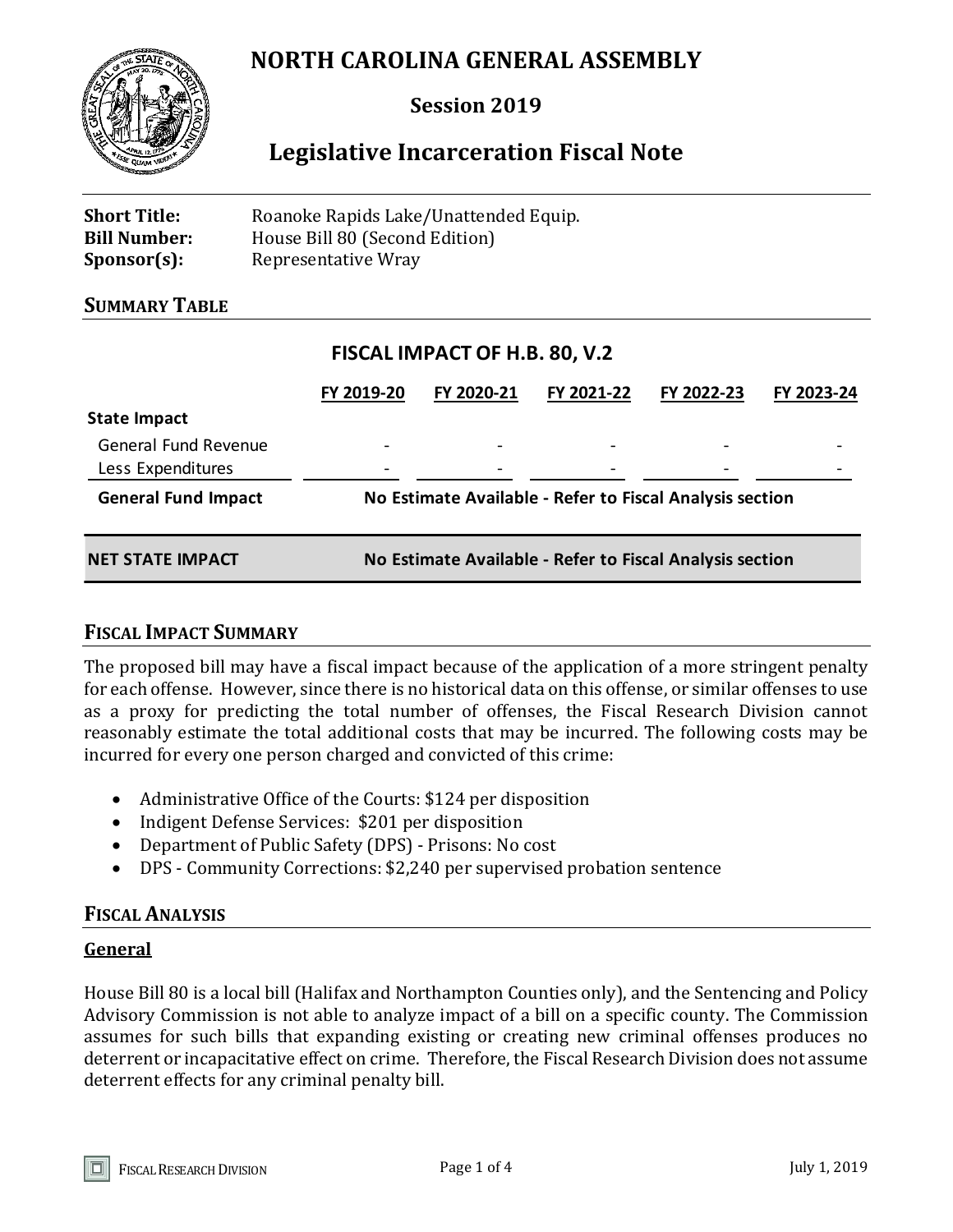S.L. 2011-192, the Justice Reinvestment Act (JRA), made changes to North Carolina's court system, corrections system (both to prisons and probation), and to post-release supervision. All active sentences for felony offenses now result in a minimum of twelve months of post-release supervision (PRS) for B1-E level offenses and a minimum of nine months of PRS for F-I level offenses.

JRA also created the Statewide Misdemeanant Confinement Program (SMCP) for housing misdemeanants with sentences between 90 and 180 days in county jails (misdemeanants with shorter sentences were already the responsibility of the counties). County participation in the program is voluntary. The SMCP pays participating counties for misdemeanants' housing, transportation, and medical costs. In 2014, the program was expanded to include all misdemeanants with sentences longer than 90 days. The Sentencing and Policy Advisory Commission does not track county jail capacity, so it is not possible to estimate the impact of new or increased misdemeanor penalties on county jails.

## **Judicial Branch**

The Administrative Office of the Courts (AOC) provides Fiscal Research with a fiscal impact analysis for most criminal penalty bills. For such bills, fiscal impact is typically based on the assumption that court time will increase due to anticipated increases in trials and corresponding increases in workload for judges, clerks, and prosecutors. This increased court time is also expected to result in greater expenditures for jury fees and indigent defense.

AOC does not expect a significant impact from this bill, especially considering it only applies to a lake in two counties. Section 2 of the bill creates a new Class 2 misdemeanor offense. Because this is a new offense, AOC does not have historical data upon which to estimate the number of charges that might occur. AOC provides estimates of the average cost to the court for a charge by offense class. For every additional person charged with a Class 2 misdemeanor, the average cost to the court would be \$124.

The Office of Indigent Defense Services (IDS) provides Fiscal Research with the frequency and cost of indigent defense services for each level of crime, including the cost differentials for district and superior court with and without a trial and the percentage of cases handled in each category. Fiscal Research used this data to calculate a weighted average of IDS costs.

In FY 2017-18, the most recent year data is available, 30% of Class 2 misdemeanor cases were handled through IDS. The weighted average cost of a new Class 2 misdemeanor is \$201 per case for a private appointed counsel (PAC) attorney. This estimate assumes the appointment of a PAC attorney. In districts that have Public Defender offices, cases may be handled by those offices. In those instances, this cost may not be incurred.

#### **Department of Public Safety – Prisons**

This bill creates a new Class 2 misdemeanor offense. The North Carolina Sentencing and Policy Advisory Commission expects no impact on the prison population because all misdemeanor offenders who receive active sentences will serve them in the local jail.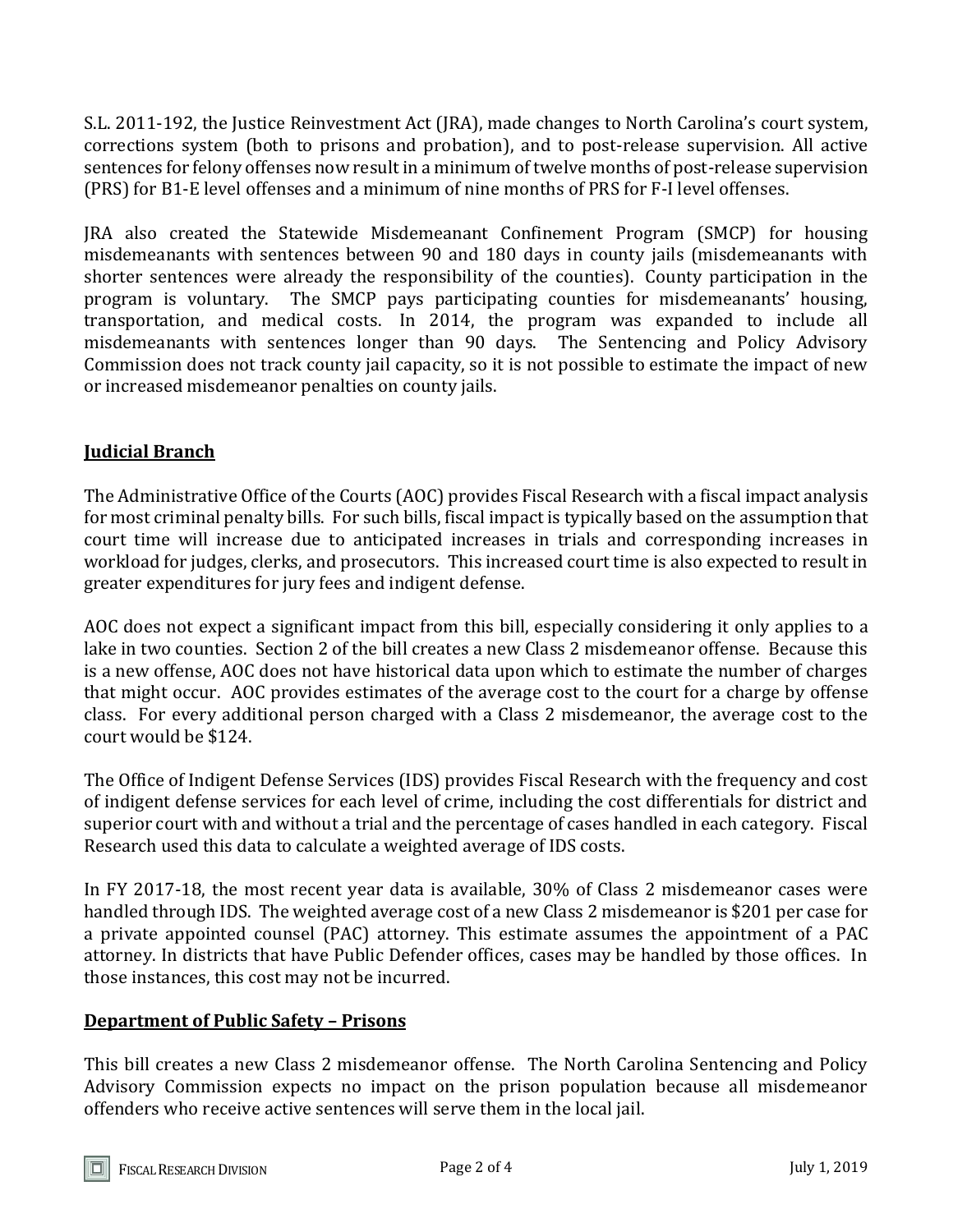#### **Department of Public Safety – Community Corrections**

All misdemeanor offenders may be given non-active (intermediate or community) sentences exclusively, or in conjunction with imprisonment (split-sentence). Sanctions include electronic house arrest, community service, substance abuse treatment, participation in educational or vocational skills development, payment of court costs, fines, and restitution, and short-term jail sentences not exceeding six days per month.

JRA essentially eliminated the distinction between "community" and "intermediate" supervision. Under structured sentencing, the two types of supervision were each defined by a set of specific sanctions. Under JRA, both community and intermediate probation may now include electronic monitoring, short-term periods of confinement, substance abuse assessment, monitoring, and treatment, participation in educational programs or vocational skills development. Whether a probationer is subject to more stringent conditions is determined by the results of a risk-needs assessment administered by the Department of Public Safety.

All types of post-release supervision are supervised by the Community Corrections Section (CCS); CCS also oversees community service. Supervision by a probation officer costs \$160 per offender per month; no cost is assumed for those receiving unsupervised probation or who are only ordered to pay fines, fees, or restitution. Total costs are based on average supervision length and the percentage of offenders (per offense class) sentenced to active sentences requiring post-release supervision and supervised probation.

In FY 2017-18, 39% of Class 2 misdemeanor offenders received active sentences; 61% received probation. Active misdemeanor sentences are served in local jails and do not require any postrelease supervision. The average length of probation imposed for this offense class was 14 months. Therefore, at a minimum, one Class 2 misdemeanor conviction resulting in probation will require at least 14 months of supervision. The cost of 14 months of supervision is \$2,240 per offender (\$160 per month times 14 months).**<sup>1</sup>**

## **TECHNICAL CONSIDERATIONS**

 $N/A$ .

 $\overline{a}$ 

## **DATA SOURCES**

Department of Public Safety; Administrative Office of the Courts; North Carolina Sentencing and Policy Advisory Commission; Office of Indigent Defense Services.

<sup>&</sup>lt;sup>1</sup> Due to the effective date of December 1, 2019 and the typical lag time between charge and conviction (6 months), little impact is assumed for CCS in FY 2019-20. Though some offenders may come under CCS supervision during this time, this note assumes an even entry over the course of FY 2020-21.